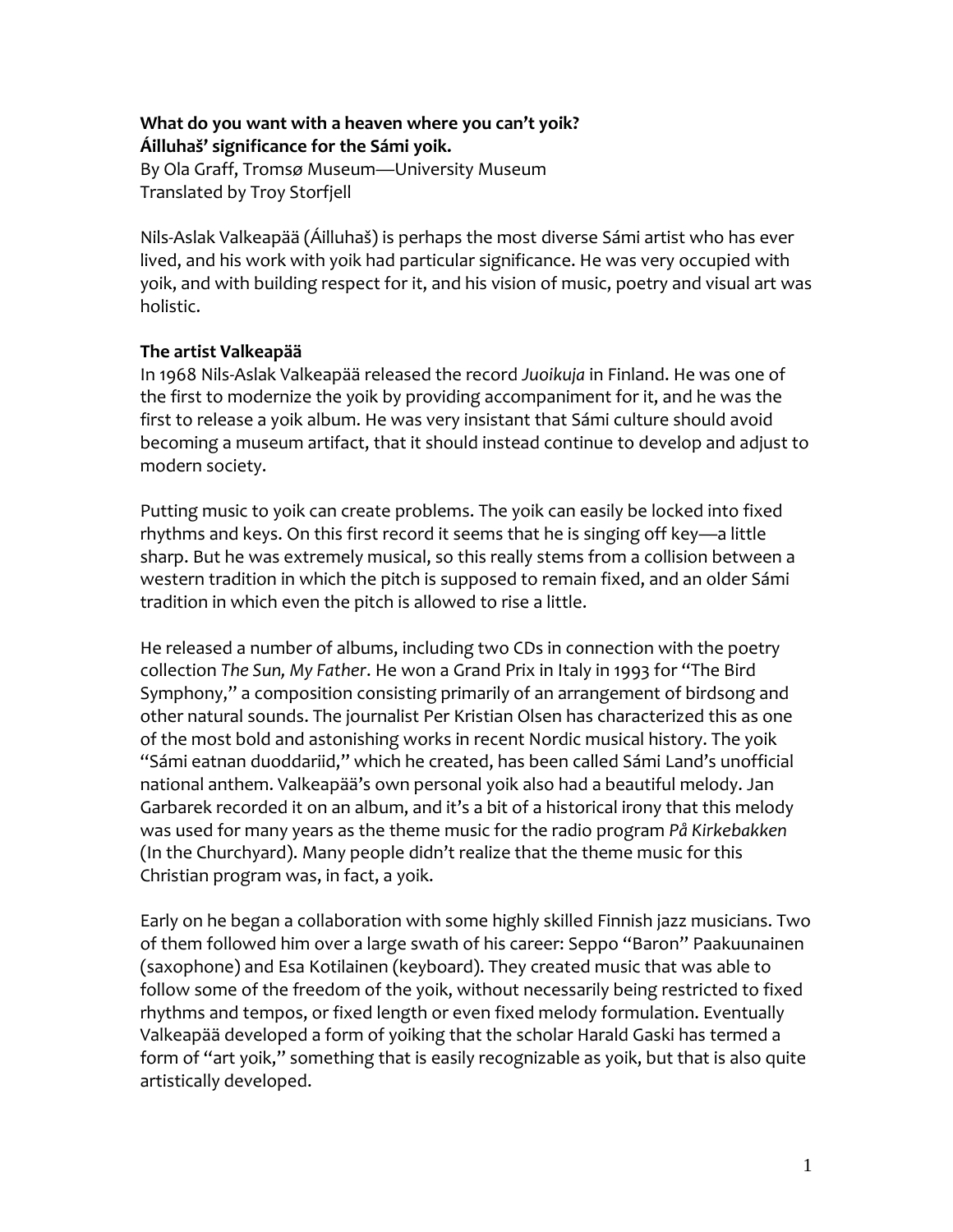Valkeapää often sought out children and youth and included them in his concerts. For his record *Juoigamat* he brought in a number of additional performers, and he included children on that album. One young performer was Johan Anders Bær, who, with time, has himself become an established name in yoik and has released albums of his own. Another was Åsa Simma in Sweden. She has told how she accompanied Nils-Aslak on a long concert tour when she was only nine years old, and how inspiring that was for her. When she began school again in the fall, she heard from her classmates that she was going straight to hell, and, besides, that she must be an alcoholic, because only drunkards yoiked. She was distressed, and phoned Nils-Aslak, telling him what sort of misery he had created for her. The answer he gave came to mean a lot to her: "Åsa, what do you want with a heaven where you can't yoik?"

He performed concerts across much of the world. He was often in Japan, for instance. And in 1975 he took part in the first meeting of the World Council of Indigenous Peoples, in Canada. A number of representatives there were skeptical of Sámi participation, because of their light skin color, but when Nils-Aslak performed a yoik the skepticism dissolved, and the Sámi were accepted on an equal footing with all the others.

He also broadened his perspective beyond yoik, holding several concerts with old Sámi hymns, in which he composed new lyrics for the melodies. The recording was released after his death. One of the songs, *Giitu buot attáldagain* (Thanks for all the gifts), has been included in the new Sámi hymnal, *Sálbmagirji II*.

Valkeapää's biggest performance ever was opening the Olympic Games in Lillehammer in 1994. The Opening Ceremonies were seen by hundreds of millions of people. He made a new yoik in a very traditional style for the opening, which he later released on an album.

## **The trailblazer Valkeapää**

On Easter Saturday in 1972 the first yoik concert was held in Kautokeino. Nils-Aslak Valkeapää was one of the organizers, and a mainstay of this tradition during its early years. The concert drew a full house. This was during a time when the interest in local culture was growing throughout the country. The time was ripe for this initiative. Since then the Easter Festival has only grown and grown; from 1995 on it has been part of the national budget. Eventually it developed into the Sámi Melody Grand Prix, which is arranged each year with categories for both traditional yoik and Sámi pop music.

Valkeapää was also involved in founding a new Sámi music company, *DAT*, after the company *Jår'gelæddji* dissolved. *DAT* has continued after his death, and has released a number of albums by many different artists.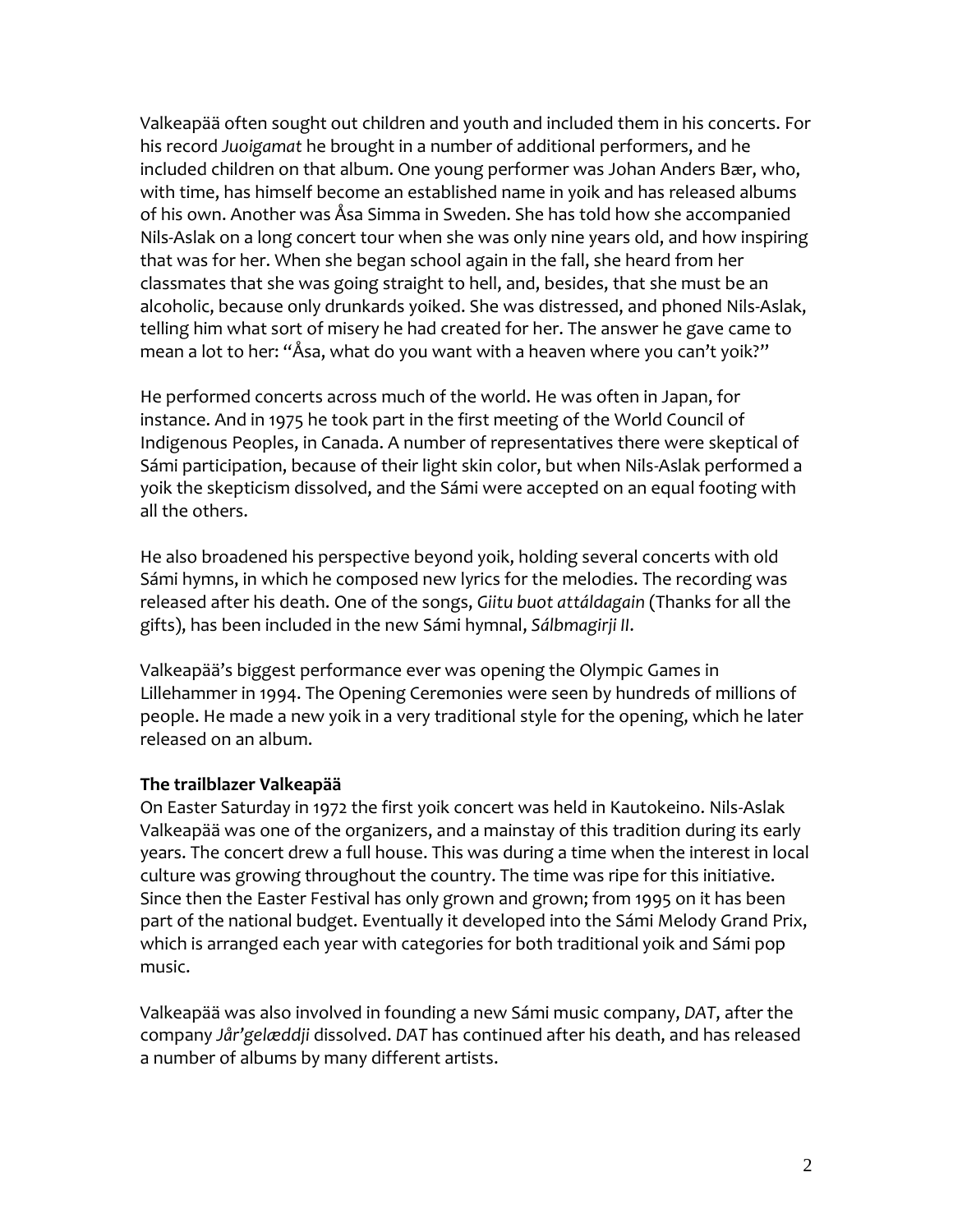An important aspect of Nils-Aslak Valkeapää was that he brought yoik out into public space. The yoik was something that lived primarily in very intimate environments; it belonged where everybody knew each other. When a person received his or her own yoik melody, it became a musical name for that person, a sort of signature, a recognizable feature. This meant that yoik could be used in communication between people. They could yoik to each other, and they could yoik about each other.

But Nils-Aslak Valkeapää did something new. He elevated yoik to a theatrical form of expression, to an art form of concerts and albums. There had been others before him who performed yoiks in public concerts, but Nils-Aslak is one of the most important figures in the modernization and development of the yoik.

This creates a new social meaning for the yoik. In a concert it's not always that important whose yoik one is performing; the music itself becomes the focus. At the same time there is the important, underlying message that one is proud of the yoik, that the yoik is a characteristic Sámi cultural expression that has lived for hundreds of years, and that one wants it to continue to live on as a part of Sámi culture.

## **The poet Valkeapää**

Nils-Aslak Valkeapää has written many poems where yoik is included as an important component.

spring

a spirited yoik makes my mind bloom

> From *The Sun, My Father*, translated by Ralph Salisbury, Lars Nordström and Harald Gaski.

The yoik is alive in my home the happiness of children sounds there herd-bells ring dogs bark the lasso hums In my home The fluttering edges of *gáktis* the leggings of the Sámi girls warm smiles

> From *Trekways of the Wind*, translated by Ralph Salisbury, Lars Nordström and Harald Gaski.